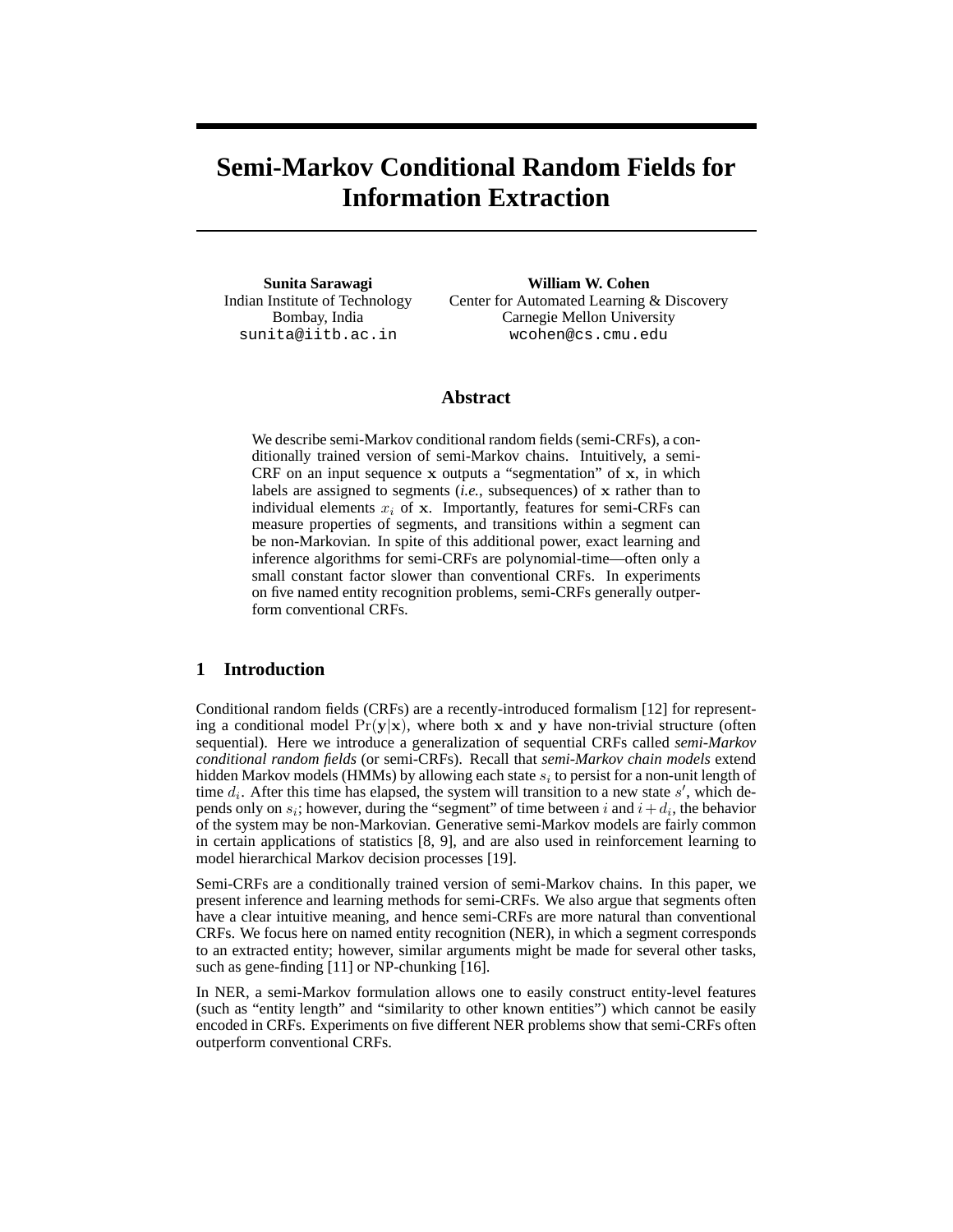## **2 CRFs and Semi-CRFs**

### **2.1 Definitions**

A CRF models  $Pr(y|x)$  using a Markov random field, with nodes corresponding to elements of the structured object y, and potential functions that are conditional on (features of) x. Learning is performed by setting parameters to maximize the likelihood of a set of  $(x, y)$  pairs given as training data. One common use of CRFs is for sequential learning problems like NP chunking [16], POS tagging [12], and NER [15]. For these problems the Markov field is a chain, and y is a linear sequence of labels from a fixed set  $\tilde{y}$ . For instance, in the NER application, x might be a sequence of words, and y might be a sequence in  $\{I, O\}^{|x|}$ , where  $y_i = I$  indicates "word  $x_i$  is inside a name" and  $y_i = O$  indicates the opposite.

Assume a vector **f** of *local feature functions*  $\mathbf{f} = \langle f^1, \dots, f^K \rangle$ , each of which maps a pair  $(x, y)$  and an index i to a measurement  $f^k(i, x, y) \in R$ . Let  $f(i, x, y)$  be the vector of these measurements, and let  $F(x, y) = \sum_{i=1}^{|x|} f(i, x, y)$ . For example, in NER, the components of f might include the measurement  $f^{13}(i, \mathbf{x}, \mathbf{y}) = [x_i \text{ is capitalized}] \cdot [y_i = I]$ , where the indicator function  $\llbracket c \rrbracket = 1$  if c if true and zero otherwise; this implies that  $F^{13}(\mathbf{x}, \mathbf{y})$ would be the number of capitalized words  $x_i$  paired with the label I. Following previous work [12, 16] we will define a conditional random field (CRF) to be an estimator of the form

$$
Pr(\mathbf{y}|\mathbf{x}, \mathbf{W}) = \frac{1}{Z(\mathbf{x})} e^{\mathbf{W} \cdot \mathbf{F}(\mathbf{x}, \mathbf{y})}
$$
(1)

where **W** is a weight vector over the components of **F**, and  $Z(\mathbf{x}) = \sum_{\mathbf{y}'} e^{\mathbf{W} \cdot \mathbf{F}(\mathbf{x}, \mathbf{y}')}$ .

To extend this to the semi-Markov case, let  $s = \langle s_1, \ldots, s_p \rangle$  denote a *segmentation* of **x**, where *segment*  $s_j = \langle t_j , u_j , y_j \rangle$  consists of a *start position*  $t_j$ , an *end position*  $u_j$ , and a *label*  $y_j \in Y$ . Conceptually, a segment means that the tag  $y_j$  is given to all  $x_i$ 's between  $i = t_j$  and  $i = u_j$ , inclusive. We assume segments have positive length, and completely cover the sequence  $1 \dots |\mathbf{x}|$  without overlapping: that is, that  $t_i$  and  $u_i$  always satisfy  $t_1 = 1, u_p = |\mathbf{x}|, 1 \le t_j \le u_j \le |\mathbf{x}|,$  and  $t_{j+1} = u_j + 1$ . For NER, a valid segmentation of the sentence "I went skiing with Fernando Pereira in British Columbia" might be  $s =$  $\langle (1, 1, O), (2, 2, O), (3, 3, O), (4, 4, O), (5, 6, I), (7, 7, O), (8, 9, I) \rangle$ , corresponding to the label sequence  $y = \langle O, O, O, O, I, I, O, I, I \rangle$ .

We now assume a vector **g** of *segment feature functions*  $\mathbf{g} = \langle g^1, \dots, g^K \rangle$ , each of which maps a triple  $(j, \mathbf{x}, \mathbf{s})$  to a measurement  $g^k(j, \mathbf{x}, \mathbf{s}) \in R$ , and define  $\mathbf{G}(\mathbf{x}, \mathbf{s}) =$  $\sum_{j}^{|\mathbf{s}|} \mathbf{g}(j, \mathbf{x}, \mathbf{s})$ . We also make a restriction on the features, analogous to the usual Markovian assumption made in CRFs, and assume that every component  $g^k$  of  $g$  is a function only of x,  $s_j$ , and the label  $y_{j-1}$  associated with the preceding segment  $s_{j-1}$ . In other words, we assume that every  $g^k(j, \mathbf{x}, \mathbf{s})$  can be rewritten as

$$
g^{k}(j, \mathbf{x}, \mathbf{s}) = g'^{k}(y_j, y_{j-1}, \mathbf{x}, t_j, u_j)
$$
\n(2)

for an appropriately defined  $g'^k$ . In the rest of the paper, we will drop the  $g'$  notation and use g for both versions of the segment-level feature functions. A *semi-CRF* is then an estimator of the form

$$
Pr(s|\mathbf{x}, \mathbf{W}) = \frac{1}{Z(\mathbf{x})} e^{\mathbf{W} \cdot \mathbf{G}(\mathbf{x}, \mathbf{s})}
$$
(3)

where again **W** is a weight vector for **G** and  $Z(\mathbf{x}) = \sum_{s'} e^{\mathbf{W} \cdot \mathbf{G}(\mathbf{x}, s')}$ .

### **2.2 An efficient inference algorithm**

The *inference problem* for a semi-CRF is defined as follows: given W and x, find the best segmentation,  $argmax_{s} Pr(s|x, W)$ , where  $Pr(s|x, W)$  is defined by Equation 3. An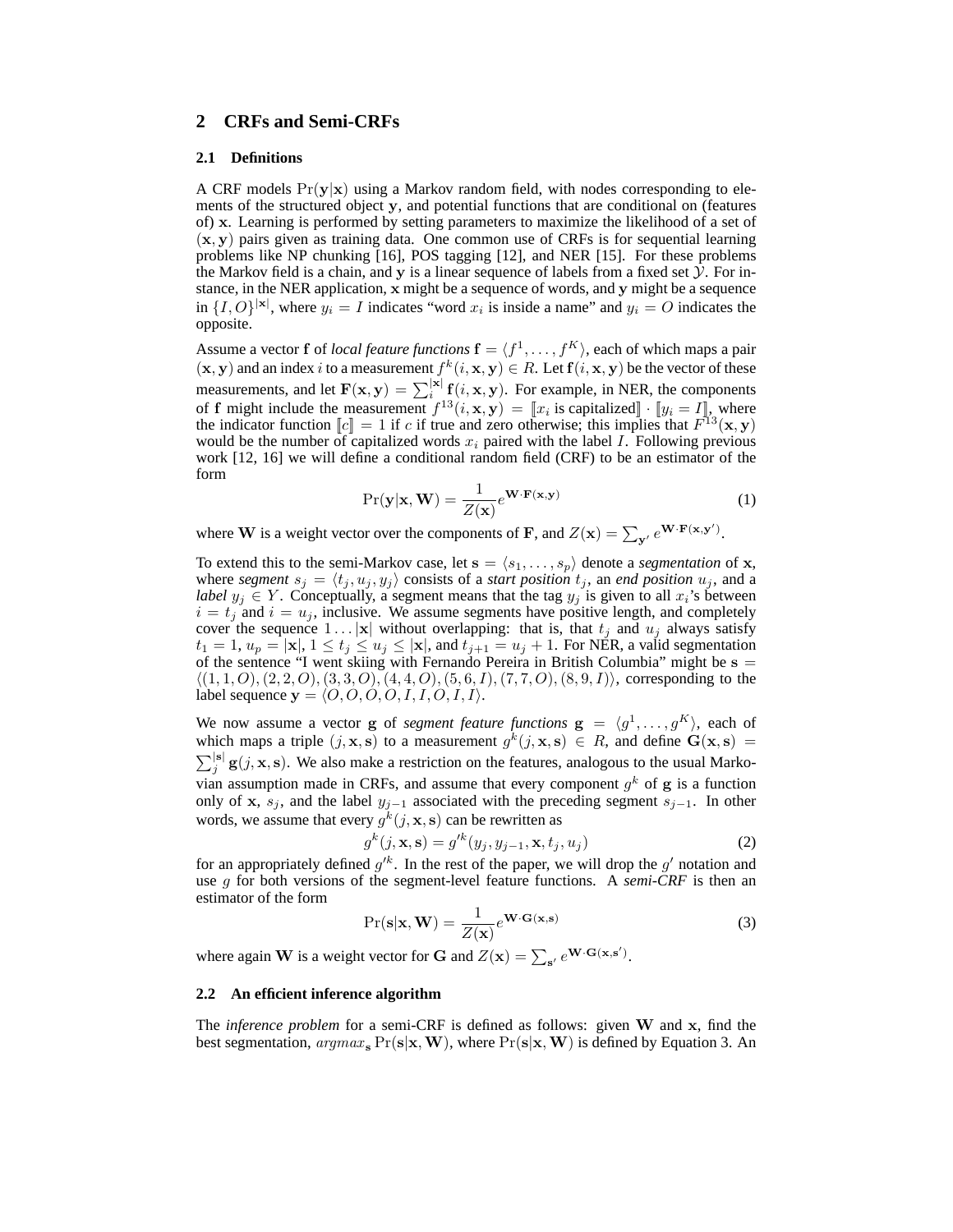efficient inference algorithm is suggested by Equation 2, which implies that

$$
argmax_{\mathbf{s}} \Pr(\mathbf{s}|\mathbf{x}, \mathbf{W}) = argmax_{\mathbf{s}} \mathbf{W} \cdot \mathbf{G}(\mathbf{x}, \mathbf{s}) = argmax_{\mathbf{s}} \mathbf{W} \cdot \sum_{j} \mathbf{g}(y_j, y_{j-1}, \mathbf{x}, t_j, u_j)
$$

Let L be an upper bound on segment length. Let  $s_{i:y}$  denote the set of all partial segmentations starting from 1 (the first index of the sequence) to  $i$ , such that the last segment has the label y and ending position i. Let  $V_{\mathbf{x},\mathbf{g},W}(i,y)$  denote the largest value of  $\mathbf{W} \cdot \mathbf{G}(\mathbf{x},\mathbf{s}')$ for any  $s' \in s_{i:y}$ . Omitting the subscripts, the following recursive calculation implements a semi-Markov analog of the usual Viterbi algorithm:

$$
V(i,y) = \begin{cases} \max_{y',d=1...L} V(i-d,y') + \mathbf{W} \cdot \mathbf{g}(y,y',\mathbf{x}, i-d+1,i) & \text{if } i > 0\\ 0 & \text{if } i = 0\\ -\infty & \text{if } i < 0 \end{cases}
$$
(4)

The best segmentation then corresponds to the path traced by  $\max_{u} V(|\mathbf{x}|, y)$ .

### **2.3 Semi-Markov CRFs** *vs* **order-**L **CRFs**

Since conventional CRFs need not maximize over possible segment lengths d, inference for semi-CRFs is more expensive. However, Equation 4 shows that the additional cost is only linear in  $L$ . For NER, a reasonable value of  $L$  might be four or five.<sup>1</sup> Since in the worst case  $L \leq |\mathbf{x}|$ , the semi-Markov Viterbi algorithm is always polynomial, even when L is unbounded.

For fixed  $L$ , it can be shown that semi-CRFs are no more expressive than order- $L$  CRFs. For order-L CRFs, however the additional computational cost is exponential in  $L$ . The difference is that semi-CRFs only consider sequences in which the *same* label is assigned to all L positions, rather than all  $[\mathcal{Y}]^{L}$  length-L sequences. This is a useful restriction, as it leads to faster inference.

Semi-CRFs are also a natural restriction, as it is often convenient to express features in terms of segments. As an example, let  $d_i$  denote the length of a segment, and let  $\mu$ be the average length of all segments with label I. Now consider the segment feature  $g^{k_1}(j,\mathbf{x},\mathbf{s}) = (d_j - \mu)^2 \cdot [y_j = I]$ . After training, the contribution of this feature toward  $Pr(s|x)$  associated with a length-d entity will be proportional to  $e^{w_k \cdot (d-\mu)^2}$ —i.e., it allows the learner to model a Gaussian distribution of entity lengths.

An exponential model for lengths could be implemented with the feature  $g^{k_2}(j, \mathbf{x}, \mathbf{y}) =$  $d_j \cdot [y_j = I]$ . In contrast to the Gaussian-length feature above,  $g^{k_2}$  is "equivalent to" a local feature function  $f(i, \mathbf{x}, \mathbf{y}) = [\![y_i = I]\!]$ , in the following sense: for every triple  $\mathbf{x}, \mathbf{y}, \mathbf{s},$ where y is the tags for s,  $\sum_j g^{k_2}(j, \mathbf{x}, \mathbf{s}) = \sum_i f(i, \mathbf{s}, \mathbf{y})$ . Thus a semi-CRF model based on the single feature  $g^{k_2}$  could also be represented by a conventional CRF.

In general, a semi-CRF model can be factorized in terms of an equivalent order-1 CRF model if and only if the sum of the segment features can be rewritten as a sum of local features. Thus the degree to which semi-CRFs are non-Markovian depends on the feature set.

#### **2.4 Learning algorithm**

During training the goal is to maximize log-likelihood over a given training set  $T =$  $\{(\mathbf{x}_{\ell}, \mathbf{s}_{\ell})\}_{\ell=1}^N$ . Following the notation of Sha and Pereira [16], we express the loglikelihood over the training sequences as

$$
L(\mathbf{W}) = \sum_{\ell} \log \Pr(\mathbf{s}_{\ell} | \mathbf{x}_{\ell}, \mathbf{W}) = \sum_{\ell} (\mathbf{W} \cdot \mathbf{G}(\mathbf{x}_{\ell}, \mathbf{s}_{\ell}) - \log Z_{\mathbf{W}}(\mathbf{x}_{\ell}))
$$
(5)

<sup>&</sup>lt;sup>1</sup> Assuming that non-entity words are placed in unit-length segments, as we do below.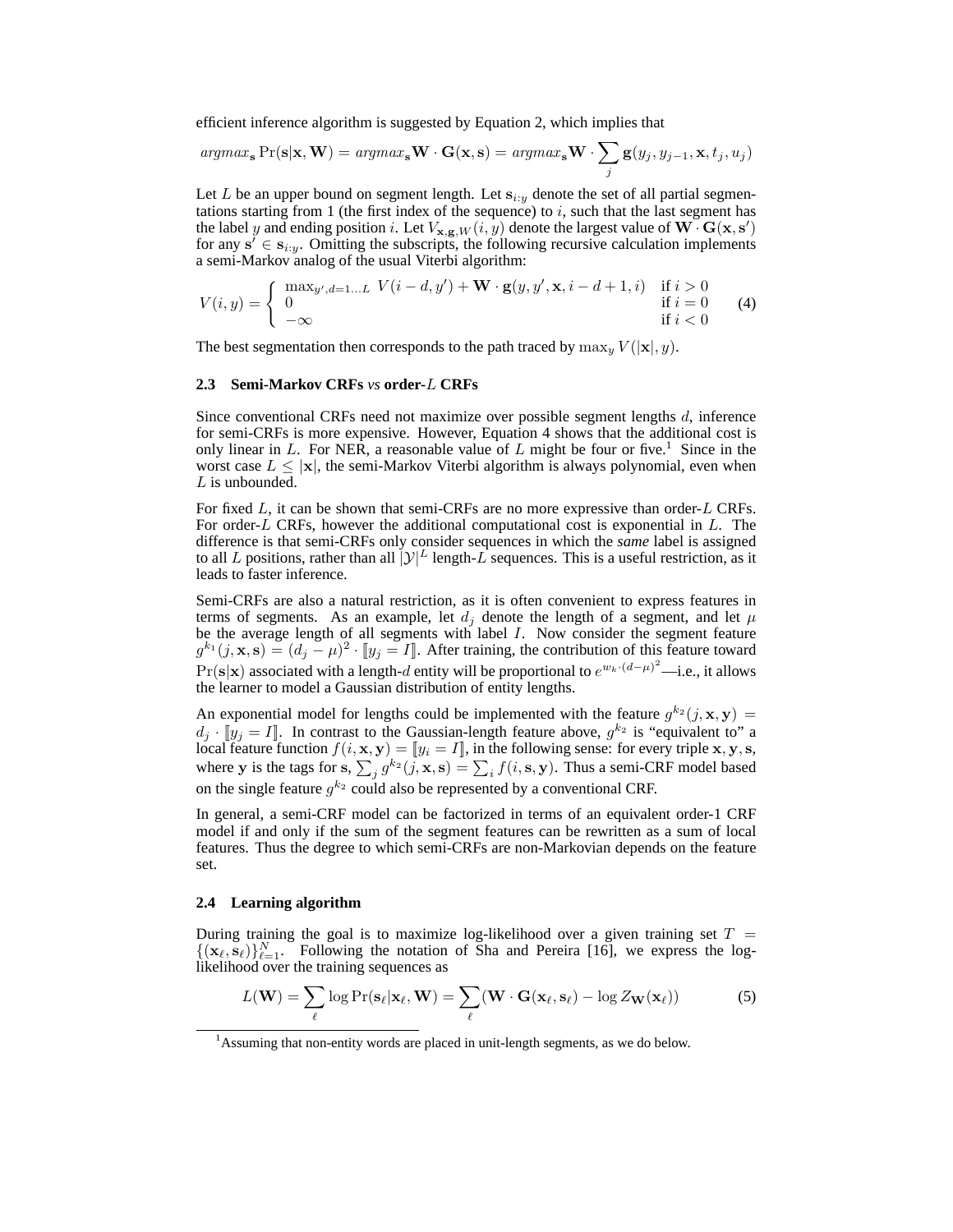We wish to find a W that maximizes  $L(W)$ . Equation 5 is convex, and can thus be maximized by gradient ascent, or one of many related methods. (In our implementation we use a limited-memory quasi-Newton method [13, 14].) The gradient of  $L(\mathbf{W})$  is the following:

$$
\nabla L(\mathbf{W}) = \sum_{\ell} \mathbf{G}(\mathbf{x}_{\ell}, \mathbf{s}_{\ell}) - \frac{\sum_{\mathbf{s}'} \mathbf{G}(\mathbf{s}', \mathbf{x}_{\ell}) e^{\mathbf{W} \cdot \mathbf{G}(\mathbf{x}_{\ell}, \mathbf{s}')}}{Z_{\mathbf{W}}(\mathbf{x}_{\ell})}
$$
(6)

$$
= \sum_{\ell} \mathbf{G}(\mathbf{x}_{\ell}, \mathbf{s}_{\ell}) - E_{\text{Pr}(\mathbf{s}'|\mathbf{W})} \mathbf{G}(\mathbf{x}_{\ell}, \mathbf{s}') \tag{7}
$$

The first set of terms are easy to compute. However, to compute the the normalizer,  $Z_{\mathbf{W}}(\mathbf{x}_{\ell})$ , and the expected value of the features under the current weight vector,  $E_{\text{Pr}(\mathbf{s}'|\mathbf{W})}\mathbf{G}(\mathbf{x}_\ell, \mathbf{s}')$ , we must use the Markov property of G to construct a dynamic programming algorithm, similar for forward-backward. We thus define  $\alpha(i, y)$  as the value of  $\sum_{s' \in s_{i:y}} e^{W \cdot G(s',x)}$  where again  $s_{i:y}$  denotes all segmentations from 1 to i ending at i and labeled  $\hat{y}$ . For  $i > 0$ , this can be expressed recursively as

$$
\alpha(i, y) = \sum_{d=1}^{L} \sum_{y' \in \mathcal{Y}} \alpha(i - d, y') e^{\mathbf{W} \cdot \mathbf{g}(y, y', \mathbf{x}, i - d + 1, i)}
$$

with the base cases defined as  $\alpha(0, y) = 1$  and  $\alpha(i, y) = 0$  for  $i < 0$ . The value of  $Z_{\mathbf{W}}(\mathbf{x})$ can then be written as  $Z_{\mathbf{W}}(\mathbf{x}) = \sum_{y} \alpha(|\mathbf{x}|, y)$ .

A similar approach can be used to compute the expectation  $\sum_{s'} G(x_\ell, s') e^{W \cdot G(x_\ell, s')}$ . For the k-th component of G, let  $\eta^k(i, y)$  be the value of the sum  $\sum_{s' \in s_{i,y}} G^k(s', x_\ell) e^{\vec{W} \cdot G(x_\ell, s')}$ , restricted to the part of the segmentation ending at position *i*. The following recursion<sup>2</sup> can then be used to compute  $\eta^k(i, y)$ :

$$
\begin{aligned} &\eta^k(i,y)=\\ &\textstyle{\sum_{d=1}^L\sum_{y'\in\mathcal{Y}}(\eta^k(i-d,y')+\alpha(i-d,y')g^k(y,y',\mathbf{x},i-d+1,i))e^{\mathbf{W}\cdot\mathbf{g}(y,y',\mathbf{x},i-d+1,i)}}\\ &\text{Finally we let }E_{\Pr(\mathbf{s}'|\mathbf{W})}G^k(\mathbf{s}',\mathbf{x})=\frac{1}{Z_{\mathbf{W}}(\mathbf{x})}\sum_{y}\eta^k(|\mathbf{x}|,y). \end{aligned}
$$

# **3 Experiments with NER data**

# **3.1 Baseline algorithms and datasets**

In our experiments, we trained semi-CRFs to mark entity segments with the label  $I$ , and put non-entity words into unit-length segments with label O. We compared this with two versions of CRFs. The first version, which we call CRF/1, labels words inside and outside entities with I and O, respectively. The second version, called CRF/4, replaces the I tag with four tags  $B, E, C$ , and U, which depend on where the word appears in an entity [2].

We compared the algorithms on five NER problems, associated with three different corpora. The *Address* corpus contains 4,226 words, and consists of 395 home addresses of students in a major university in India [1]. We considered extraction of city names and state names from this corpus. The *Jobs* corpus contains 73,330 words, and consists of 300 computerrelated job postings [4]. We considered extraction of company names and job titles. The 18,121-word *Email* corpus contains 216 email messages taken from the CSPACE email corpus [10], which is mail associated with a 14-week, 277-person management game. Here we considered extraction of person names.

 $2$ As in the forward-backward algorithm for chain CRFs [16], space requirements here can be reduced from  $ML|y|$  to  $M|y|$ , where M is the length of the sequence, by pre-computing an appropriate set of  $\beta$  values.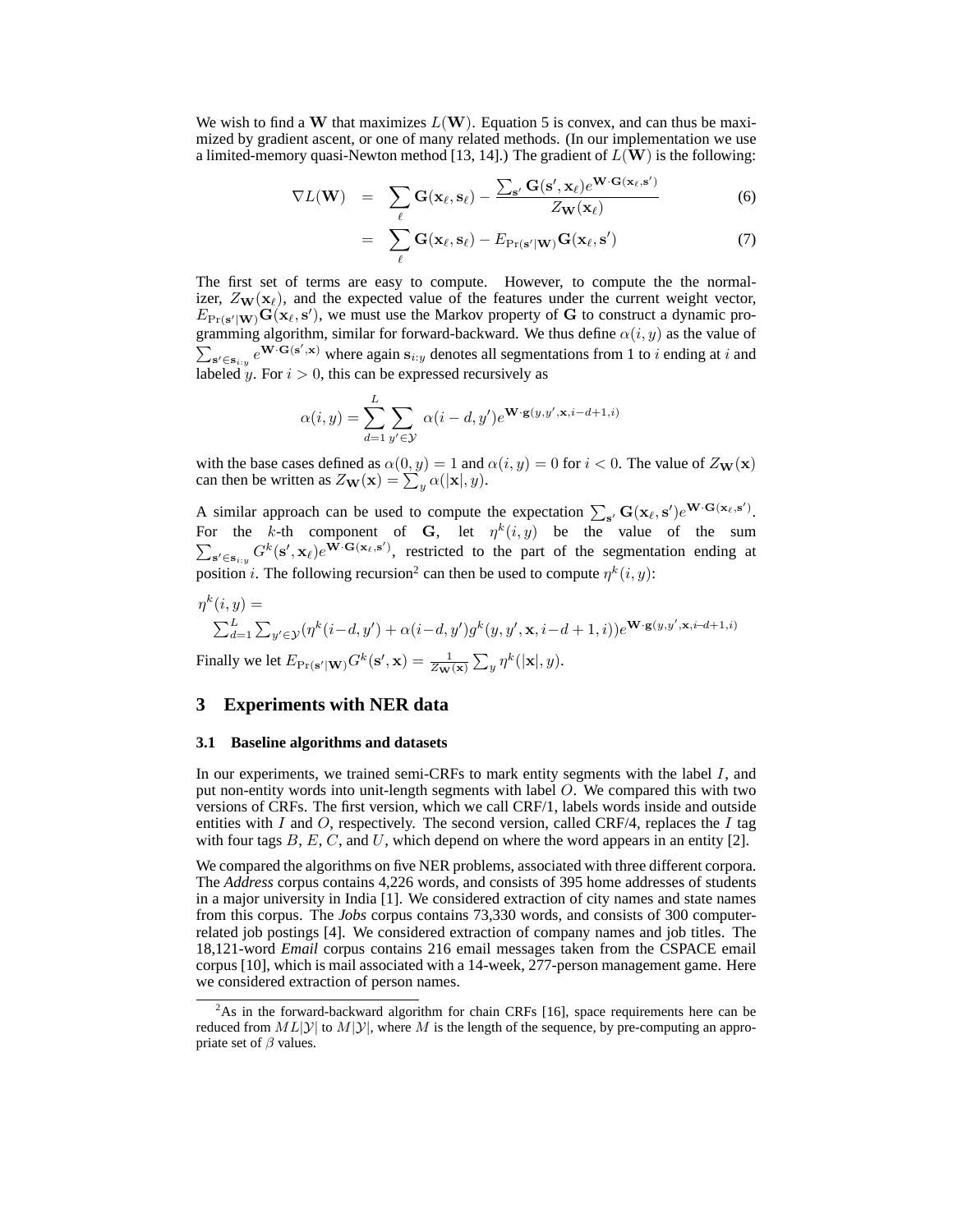### **3.2 Features**

As features for CRF, we used indicators for specific words at location  $i$ , or locations within three words of  $i$ . Following previous NER work  $[7]$ , we also used indicators for capitalization/letter patterns (such as "Aa+" for a capitalized word, or "D" for a single-digit number).

As features for semi-CRFs, we used the same set of word-level features, as well their logical extensions to segments. Specifically, we used indicators for the phrase inside a segment and the capitalization pattern inside a segment, as well as indicators for words and capitalization patterns in 3-word windows before and after the segment. We also used indicators for each segment length  $(d = 1, \ldots, L)$ , and combined all word-level features with indicators for the beginning and end of a segment.

To exploit more of the power of semi-CRFs, we also implemented a number of dictionaryderived features, each of which was based on different dictionary D and similarity function sim. Letting  $\mathbf{x}_{s_j}$  denote the subsequence  $\langle x_{t_j} \dots x_{u_j} \rangle$ , a dictionary feature is defined as  $g^{D,sim}(j, \mathbf{x}, \mathbf{s}) = argmax_{u \in D} sim(\mathbf{x}_{s_j}, u)$ —*i.e.*, the distance from the word sequence  $\mathbf{x}_{s_j}$ to the closest element in *D*.

For each of the extraction problems, we assembled one *external dictionary* of strings, which were similar (but not identical) to the entity names in the documents. For instance, for city names in the *Address data*, we used a web page listing cities in India. Due to variations in the way entity names are written, rote matching these dictionaries to the data gives relatively low F1 values, ranging from 22% (for the job-title extraction task) to 57% (for the person-name task). We used three different similarity metrics (Jaccard, TFIDF, and JaroWinkler) which are known to work well for name-matching in data integration tasks [5]. All of the distance metrics are non-Markovian—*i.e.*, the distance-based segment features cannot be decomposed into sums of local features. More detail on the distance metrics, feature sets, and datasets above can be found elsewhere [6].

We also extended the semi-CRF algorithm to construct, on the fly, an *internal segment dictionary* of segments labeled as entities in the training data. To make measurements on training data similar to those on test data, when finding the closest neighbor of  $x_{s_j}$  in the internal dictionary, we excluded all strings formed from x, thus excluding matches of  $x_{s_j}$  to itself (or subsequences of itself). This feature could be viewed as a sort of nearest-neighbor classifier; in this interpretation the semi-CRF is performing a sort of bi-level stacking [21].

For completeness in the experiments, we also evaluated local versions of the dictionary features. Specifically, we constructed dictionary features of the form  $f^{D,sim}(i, \mathbf{x}, \mathbf{y}) =$  $argmax_{u \in D} sim(x_i, u)$ , where *D* is either the external dictionary used above, or an *internal word dictionary* formed from all words contained in entities. As before, words in x were excluded in finding near neighbors to  $x_i$ .

### **3.3 Results and Discussion**

We evaluated F1-measure performance<sup>3</sup> of CRF/1, CRF/4, and semi-CRFs, with and without internal and external dictionaries. A detailed tabulation of the results are shown in Table 1, and Figure 1 shows F1 values plotted against training set size for a subset of three of the tasks, and four of the learning methods. In each experiment performance was averaged over seven runs, and evaluation was performed on a hold-out set of 30% of the documents. In the table the learners are trained with 10% of the available data—as the curves show, performance differences are often smaller with more training data. Gaussian priors were used for all algorithms, and for semi-CRFs, a fixed value of  $L$  was chosen for each dataset based on observed entity lengths. This ranged between 4 and 6 for the different datasets.

In the baseline configuration in which no dictionary features are used, semi-CRFs perform

<sup>3</sup> F1 is defined as 2\*precision\*recall/(precision+recall.)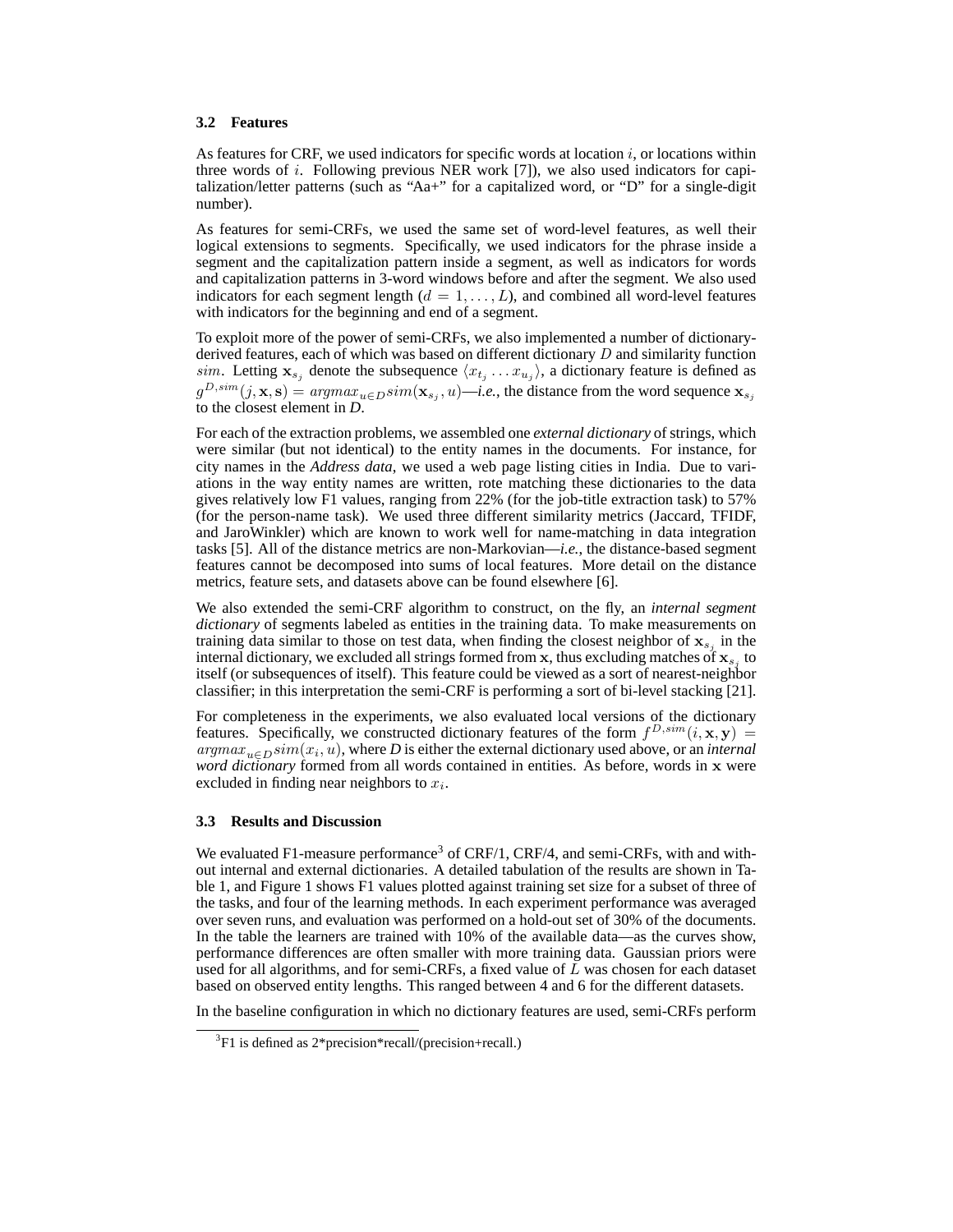

Figure 1: F1 as a function of training set size. Algorithms marked with "+dict" include external dictionary features, and algorithms marked with "+int" include internal dictionary features. We do not use internal dictionary features for CRF/4 since they lead to reduced accuracy.

|          | baseline | $+$ internal dict |                  | +external dict |               | +both dictionaries |               |                 |
|----------|----------|-------------------|------------------|----------------|---------------|--------------------|---------------|-----------------|
|          | F1       | F1                | $\triangle$ base | F1             | $\Delta$ base | F1                 | $\Delta$ base | $\Delta$ extern |
| CRF/1    |          |                   |                  |                |               |                    |               |                 |
| state    | 20.8     | 44.5              | 113.9            | 69.2           | 232.7         | 55.2               | 165.4         | $-67.3$         |
| title    | 28.5     | 3.8               | $-86.7$          | 38.6           | 35.4          | 19.9               | $-30.2$       | $-65.6$         |
| person   | 67.6     | 48.0              | $-29.0$          | 81.4           | 20.4          | 64.7               | $-4.3$        | $-24.7$         |
| city     | 70.3     | 60.0              | $-14.7$          | 80.4           | 14.4          | 69.8               | $-0.7$        | $-15.1$         |
| company  | 51.4     | 16.5              | $-67.9$          | 55.3           | 7.6           | 15.6               | $-69.6$       | $-77.2$         |
| CRF/4    |          |                   |                  |                |               |                    |               |                 |
| state    | 15.0     | 25.4              | 69.3             | 46.8           | 212.0         | 43.1               | 187.3         | $-24.7$         |
| title    | 23.7     | 7.9               | $-66.7$          | 36.4           | 53.6          | 14.6               | $-38.4$       | $-92.0$         |
| person   | 70.9     | 64.5              | $-9.0$           | 82.5           | 16.4          | 74.8               | 5.5           | $-10.9$         |
| city     | 73.2     | 70.6              | $-3.6$           | 80.8           | 10.4          | 76.3               | 4.2           | $-6.1$          |
| company  | 54.8     | 20.6              | $-62.4$          | 61.2           | 11.7          | 25.1               | $-54.2$       | $-65.9$         |
| semi-CRF |          |                   |                  |                |               |                    |               |                 |
| state    | 25.6     | 35.5              | 38.7             | 62.7           | 144.9         | 65.2               | 154.7         | 9.8             |
| title    | 33.8     | 37.5              | 10.9             | 41.1           | 21.5          | 40.2               | 18.9          | $-2.5$          |
| person   | 72.2     | 74.8              | 3.6              | 82.8           | 14.7          | 83.7               | 15.9          | 1.2             |
| city     | 75.9     | 75.3              | $-0.8$           | 84.0           | 10.7          | 83.6               | 10.1          | $-0.5$          |
| company  | 60.2     | 59.7              | $-0.8$           | 60.9           | 1.2           | 60.9               | 1.2           | 0.0             |

Table 1: Comparing various methods on five IE tasks, with and without dictionary features. The column ∆base is percentage change in F1 values relative to the baseline. The column ∆extern is is change relative to using only external-dictionary features.

best on all five of the tasks. When internal dictionary features are used, the performance of semi-CRFs is often improved, and never degraded by more than 2.5%. However, the less-natural local version of these features often leads to substantial performance losses for CRF/1 and CRF/4. Semi-CRFs perform best on nine of the ten task variants for which internal dictionaries were used. The external-dictionary features are helpful to all the algorithms. Semi-CRFs performs best on three of five tasks in which only external dictionaries were used.

Overall, semi-CRF performs quite well. If we consider the tasks with and without external dictionary features as separate "conditions", then semi-CRFs using all available information<sup>4</sup> outperform both CRF variants on eight of ten "conditions".

We also compared semi-CRF to order- $L$  CRFs, with various values of  $L<sup>5</sup>$  In Table 2 we show the result for  $L = 1$ ,  $L = 2$ , and  $L = 3$ , compared to semi-CRF. For these tasks, the performance of CRF/4 and CRF/1 does not seem to improve much by simply increasing

<sup>&</sup>lt;sup>4</sup>I.e., the both-dictionary version when external dictionaries are available, and the internaldictionary only version otherwise.

<sup>&</sup>lt;sup>5</sup>Order-L CRFs were implemented by replacing the label set  $Y$  with  $Y^L$ . We limited experiments to  $L \leq 3$  for computational reasons.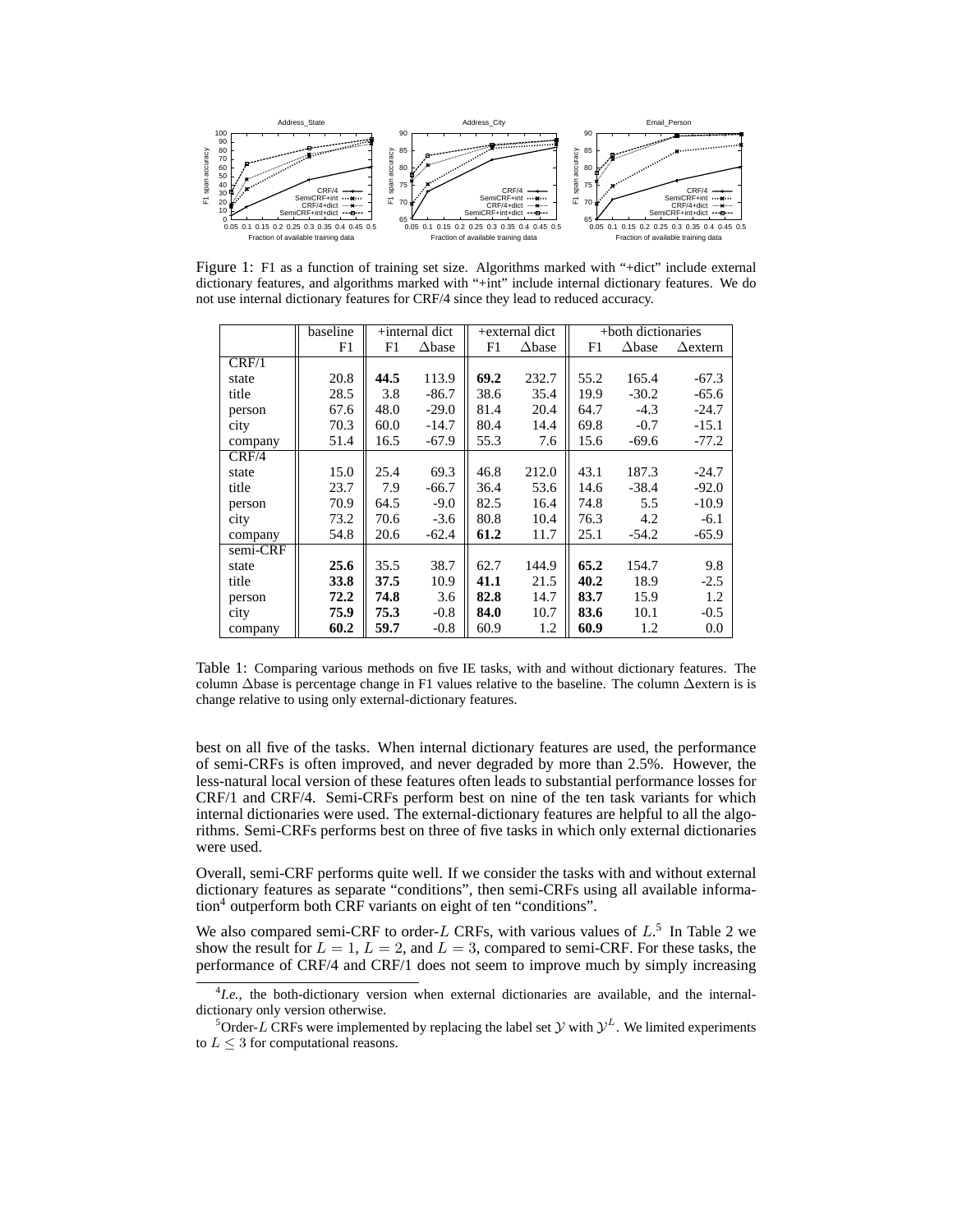|                     |              | CRF/1          |       |      | semi-CRF |       |      |
|---------------------|--------------|----------------|-------|------|----------|-------|------|
|                     | $L = \Delta$ | $u = 2$        | $=$ 3 |      | $L=2$    | $=$ 3 |      |
| Address_State       | 20.8         | 20.1           | 19.2  | .5.0 | 16.4     | 16.4  |      |
| <b>Address City</b> | 70.3         | $^{\prime}1.0$ |       | 73.2 | 73.9     |       | 75.9 |
| Email persons       | 67.6         |                | 66.7  | 70.9 | 70.7     | 70.4  |      |

Table 2: F1 values for different order CRFs

order.

# **4 Related work**

Semi-CRFs are similar to nested HMMs [1], which can also be trained discriminitively [17]. The primary difference is that the "inner model" for semi-CRFs is of short, uniformly-labeled segments with non-Markovian properties, while nested HMMs allow longer, diversely-labeled, Markovian "segments".

Discriminative learning methods can be used for conditional random fields with architectures more complex than chains (*e.g.*, [20, 18]), and one of these methods has also been applied to NER [3]. Further, by creating a random variable for each possible segment, one can learn models strictly more expressive than the semi-Markov models described here. However, for these methods, inference is not tractable, and hence approximations must be made in training and classification. An interesting question for future research is whether the tractible extension to CRF inference considered here can can be used to improve inference methods for more expressive models.

In recent prior work [6], we investigated semi-Markov learning methods for NER based on a voted perceptron training algorithm [7]. The voted perceptron has some advantages in ease of implementation, and efficiency. (In particular, the voted perceptron algorithm is more stable numerically, as it does not need to compute a partition function. ) However, semi-CRFs perform somewhat better, on average, than our perceptron-based learning algorithm. Probabilistically-grounded approaches like CRFs also are preferable to marginbased approaches like the voted perceptron in certain settings, *e.g.*, when it is necessary to estimate confidences in a classification.

# **5 Concluding Remarks**

Semi-CRFs are a tractible extension of CRFs that offer much of the power of higher-order models without the associated computational cost. A major advantage of semi-CRFs is that they allow features which measure properties of segments, rather than individual elements. For applications like NER and gene-finding [11], these features can be quite natural.

### **Appendix**

An implementation of semi-CRFs is available at http://crf.sourceforge.net, and a NER package using this package is available on http://minorthird.sourceforge.net.